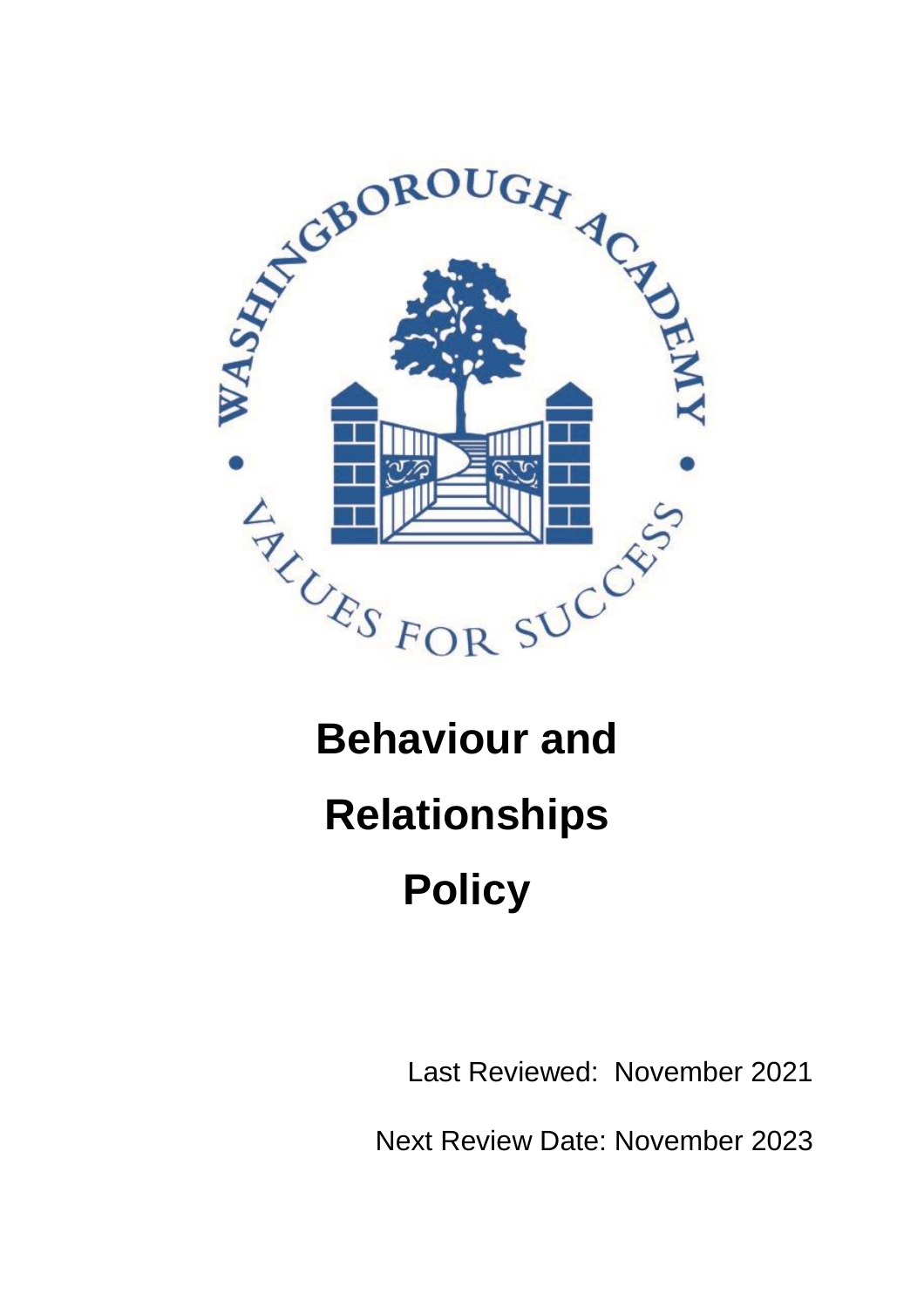

# **Rationale**

At Washingborough Academy, all members of staff will take an active responsibility for all children using our preferred practices both in the classroom and in the wider duty of care role throughout school. We believe that behaviour is not accidental; we all choose to behave in the way we do and use the school values to understand this. We believe that we have a shared responsibility, with parents, in the development of acceptable behaviour. We will continue to develop positive relationships between children, staff, parents and other members of the school community. We believe that discipline is leading, guiding, encouraging and instructing children within our framework of values and rights, responsibilities, rules and relationships. These elements of discipline work together to create a caring community atmosphere.

## **We value**

Honesty, caring, co-operation, respect, fairness, peaceful resolution of conflicts, talking about feelings, working together to find solutions, good manners, tolerance, determination to do our best, communal goodwill, respect for self, others and property.

- At our school we all have rights.
- At our school we all have responsibilities.
- At our school we all have rules to help us to be with each other. We create the charter of agreed actions and responsibilities; they tell us how we should choose to behave and are based on the rights and responsibilities of every member of our school community.
- Behavioural consequences are the link between our rights and our actions.

# **Our aims**

We seek to develop:

- an acceptance of responsibility for behaviour.
- an understanding of how that behaviour choice impacts on others' rights.
- a positive, calm, purposeful and stable learning and social environment.
- parental support.
- a community where all are valued and treated with consideration and respect.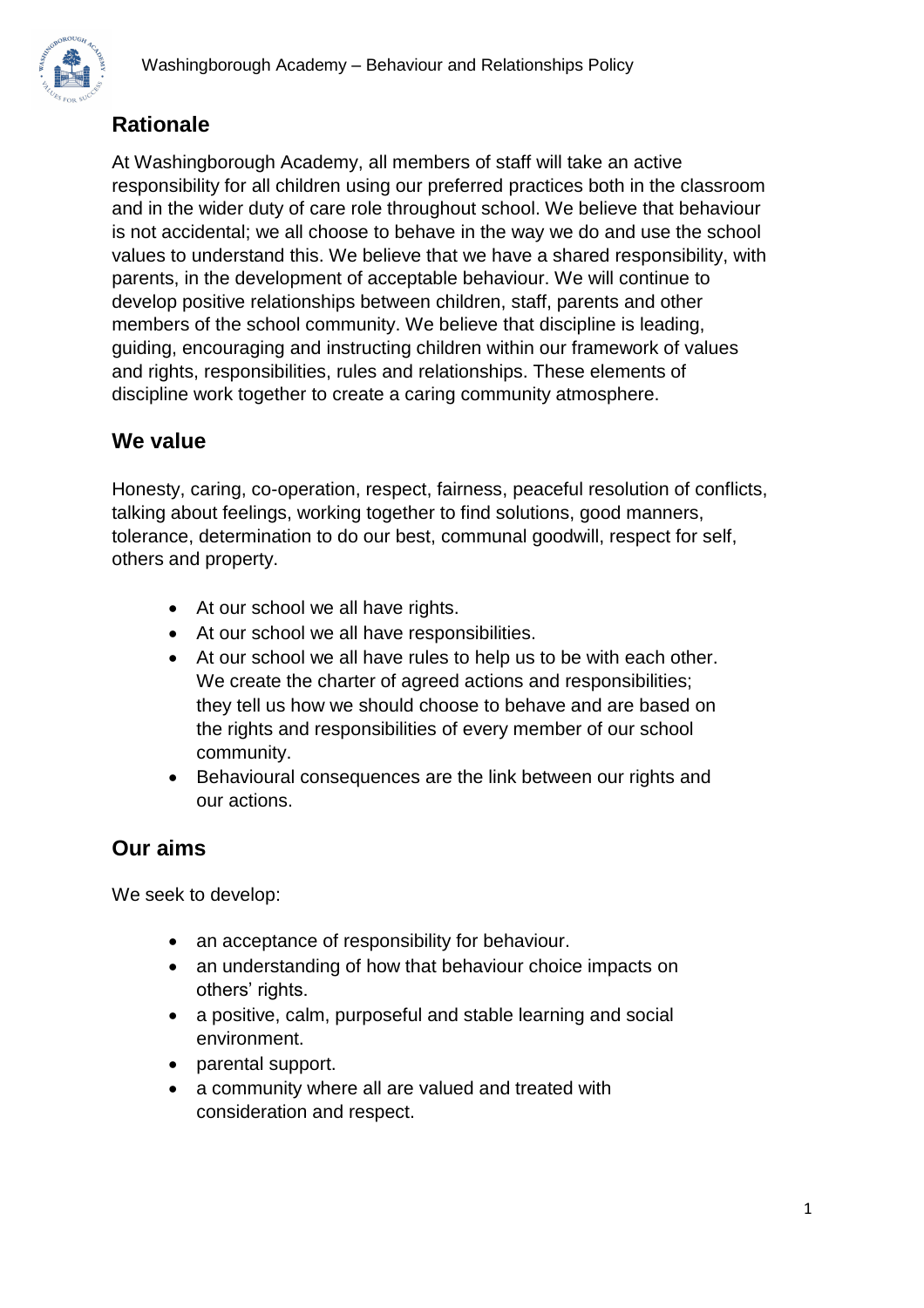

## **Preferred Practices**

At the heart of our whole school approach are our behaviour practices, what we do if a child behaves in an unacceptable way.

#### **Our practices are based on our shared values and aims and actively promote, teach and support positive behaviour. We will:**

- Use our Values education practice to reinforce the positive behaviours in school
- Clarify the common rights, expectations and responsibilities when we are enforcing expected behaviours, encouraging routines, correcting a pupil or applying sanctions and consequences.

#### **Bring attention to how their behaviour affects others.**

- Discuss how the child thinks they can put it right.
- Minimise unnecessary confrontation and avoid argument
- Keep the focus on positive values behaviour.
- Invite, model and expect respect.
- Use related and reasonable consequences.
- Promote and build a positive values-based approach, using our whole school values
- Bullying is unacceptable in any form and the school has a clear policy for this (see Anti-bullying policy).

# **Guidelines for the COVID-19 changes in procedures**

#### **There will be some changes to our behaviour policy in order to address the requirement of social distancing and keep the community safe:**

- Policy into Practice grid remains in place. Additions have been made to Level 5 to include deliberate coughing and spitting.
- If a child does not follow instructions and is given a second warning, the child will be moved to a separate room and an appropriate member of staff will, using social distancing, speak to the child to ensure they understand the expectations and the impact of their actions.
- If the child continues to be unable to follow instructions then we will call the parents to ask their support to explain the importance of following instructions and to discuss whether the child can be kept safe in school.
- If a pupil wilfully ignores or refuses to follow instructions relating to social distancing between Key Stages then the child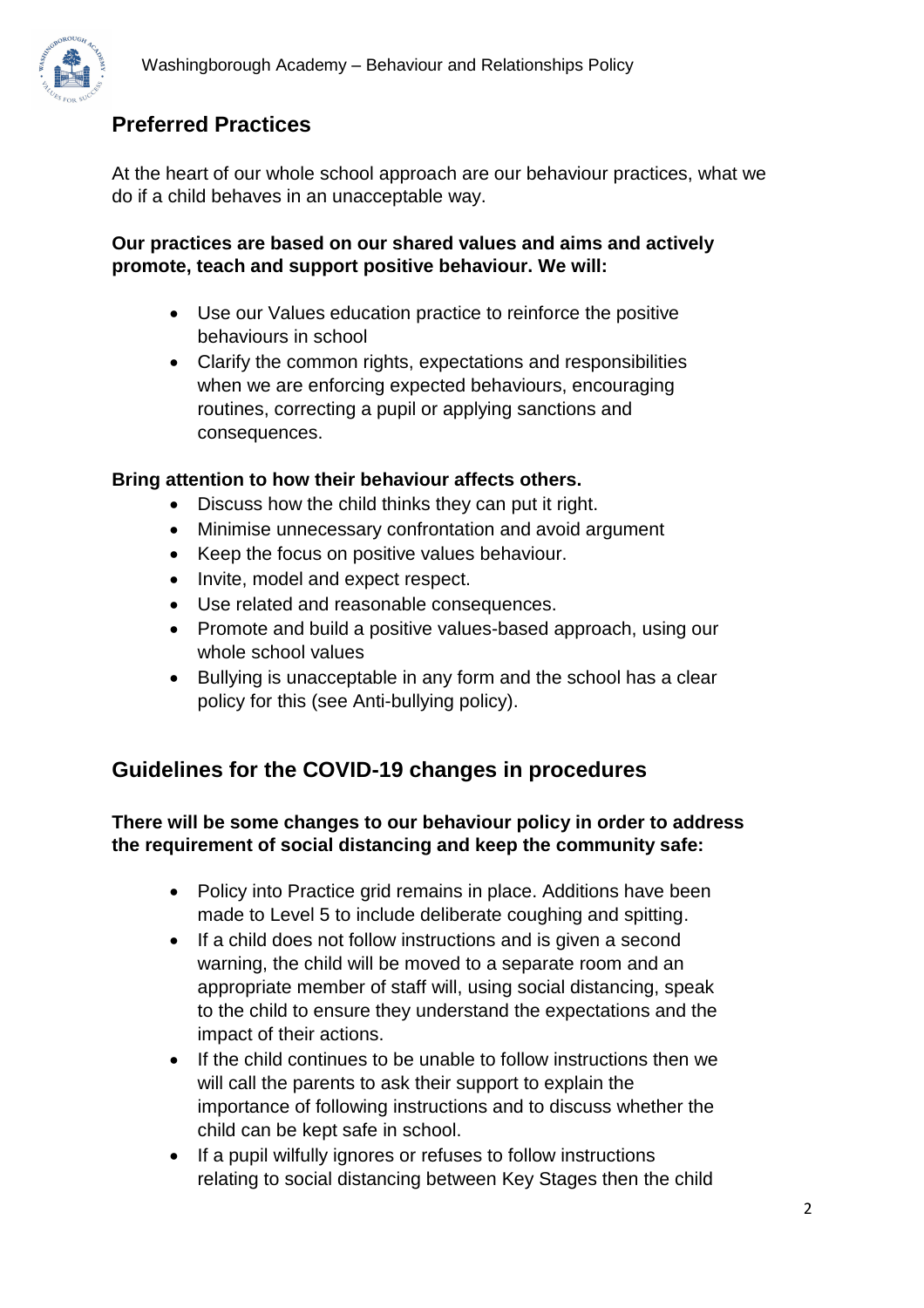

will immediately be moved to a separate area. The parents may be called to collect the child. A member of the senior leadership team will discuss with parents whether it is possible to keep the child safe in school during the period of social distancing. If the school's senior leadership decides that it cannot keep the child safe and/or other children/adults may be put at risk by the child attending, then parents should expect that their child will not be able to attend school during this time. If necessary, the school will exclude the child.

- In an extreme case where restraint is needed, this will be carried out by trained staff members, wearing PPE if possible. Parents will be called to take the child home. There will be a discussion with parents and a member of the Senior Leadership team as to whether it is safe for the child to be in school – considering the needs of the child, other children and adults. If necessary, the school will exclude the child.
- This process applies to our Breakfast Club and Afterschool provision, as well as to the standard school day.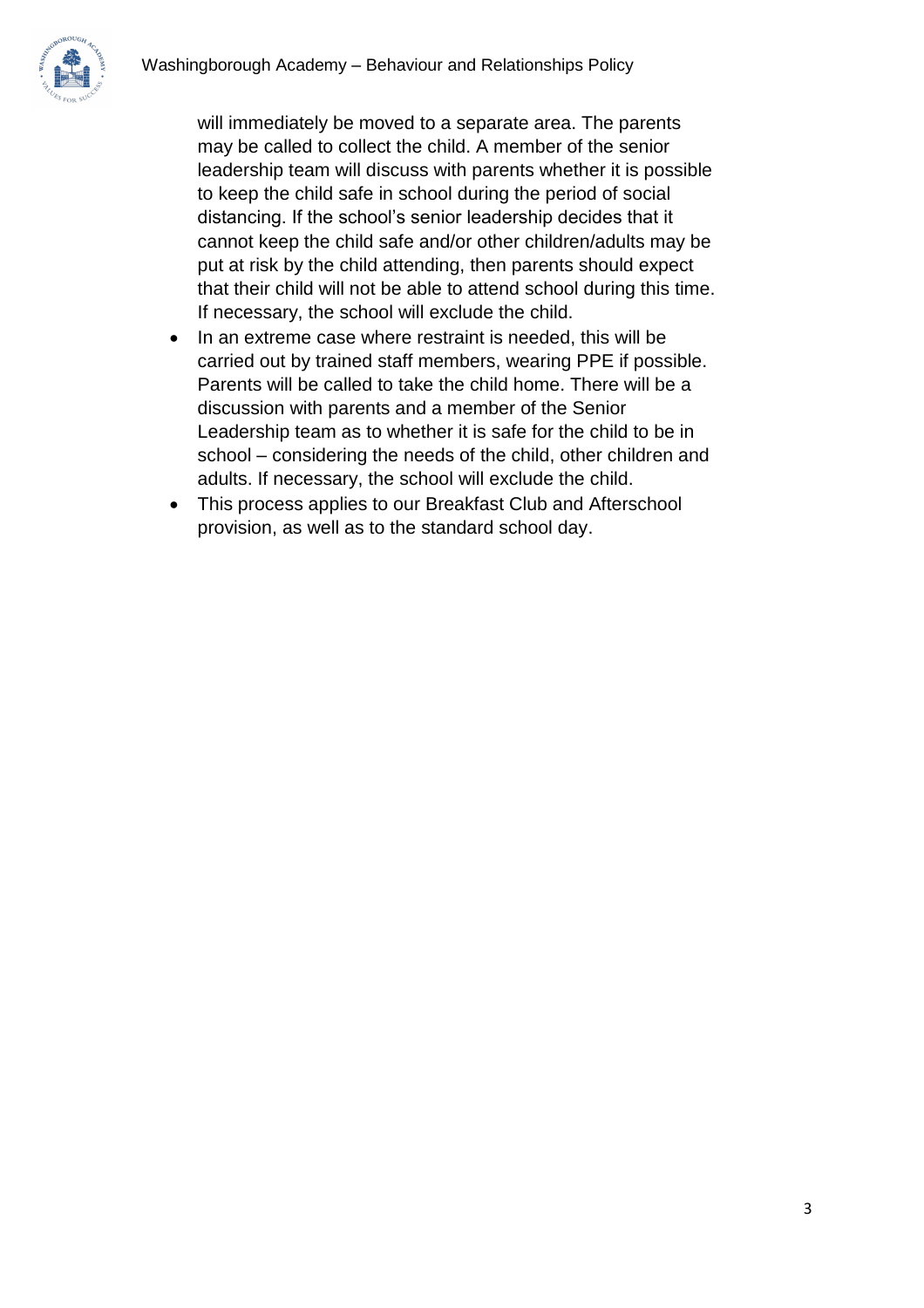

# **POLICY INTO PRACTICE**

| <b>Behaviour</b>                                                                                                                                                           |                                                                                                                                                                                                                 | <b>Action</b><br><b>Support</b>                                                                                                                                                                                                                                                    |                                                                                                                                                                      |  |
|----------------------------------------------------------------------------------------------------------------------------------------------------------------------------|-----------------------------------------------------------------------------------------------------------------------------------------------------------------------------------------------------------------|------------------------------------------------------------------------------------------------------------------------------------------------------------------------------------------------------------------------------------------------------------------------------------|----------------------------------------------------------------------------------------------------------------------------------------------------------------------|--|
| Level 1                                                                                                                                                                    |                                                                                                                                                                                                                 |                                                                                                                                                                                                                                                                                    | Consequences 1                                                                                                                                                       |  |
| • Rights of self and others<br>respected. Child is cooperative<br>and self-controlled.<br>*All incidents at Level 2 or above<br>are to be recorded on School<br><b>MIS</b> |                                                                                                                                                                                                                 | Positively reinforce behaviour.<br>$\bullet$<br>Specific feedback, positive<br>comments.                                                                                                                                                                                           | Involve others in celebration<br>teacher/KS Leader/SLT<br>Verbal praise<br><b>Stickers</b><br><b>Star Award</b><br><b>Praise letters</b><br>Values Jacket            |  |
| Level <sub>2</sub>                                                                                                                                                         |                                                                                                                                                                                                                 |                                                                                                                                                                                                                                                                                    | Consequences 2,3,4                                                                                                                                                   |  |
| $\bullet$                                                                                                                                                                  | Has difficulties which affect<br>self-esteem/low<br>concentration minor<br>disruptions i.e. rudeness,<br>annoying others,<br>uncooperative                                                                      | Teacher to seek solution with<br>$\bullet$<br>child.<br>Teachers exercise professional<br>$\bullet$<br>judgment recording individual<br>incidences on school's MIS<br>system<br>Reinforce success.<br>Use circle time for support of<br>$\bullet$<br>peers.<br>Behaviour contract. | Gain collegial support from<br>$\bullet$<br>other staff, including other KS<br>Leaders<br>Teacher/KS<br>$\bullet$<br>Leader to define problem<br>and apply solution. |  |
| Level 3                                                                                                                                                                    |                                                                                                                                                                                                                 | Consequences 4,5                                                                                                                                                                                                                                                                   |                                                                                                                                                                      |  |
| $\bullet$<br>$\bullet$                                                                                                                                                     | Persistently violates rights<br>of others in a minor way.<br>Has continuing, but minor<br>problems, continues level 2<br>behaviour. Poor attitude to<br>learning, rude and<br>unresponsive.                     | <b>Teacher consults SLT</b><br>$\bullet$<br>Parents contacted<br>$\bullet$<br>Behaviour contract<br>$\bullet$<br>(home-school)<br>Withdrawal from activities,<br>$\bullet$<br>events or playground.<br>Recording on schools MIS<br>$\bullet$<br>system                             | Involve;<br>Key Stage Leader<br><b>SENDCo</b><br>Headteacher<br>Parents                                                                                              |  |
| Level 4<br>Consequences 5 and 6                                                                                                                                            |                                                                                                                                                                                                                 |                                                                                                                                                                                                                                                                                    |                                                                                                                                                                      |  |
| $\bullet$                                                                                                                                                                  | Continually breaches the<br>rights of others.<br>Regular and serious<br>verbal/ physical assault,<br>disruption, defiance,<br>deterioration of behaviour.<br>Ignores any attempts to<br>help.                   | Parents involved<br>Documentation of any specific<br>٠<br>incident recorded on child's<br>student record<br>Information passed to all staff<br>Actions include child excluded<br>from events, no privileges, daily<br>behaviour report/ target record                              | As for Level 3 and Outside agencies<br>as appropriate                                                                                                                |  |
| Level 5                                                                                                                                                                    |                                                                                                                                                                                                                 |                                                                                                                                                                                                                                                                                    | Consequence 7                                                                                                                                                        |  |
| ٠                                                                                                                                                                          | Seriously violated the<br>rights of others and shows<br>no signs of wanting to<br>change. This includes<br>deliberate coughing or<br>spitting.<br>Poor effect on peers,<br>abusive, dangerous,<br>uncooperative | Teacher refers to Headteacher<br>٠<br>After discussion with parents,<br>child may be excluded.<br>Headteacher assess<br>responsibility                                                                                                                                             | Must involve:<br>Headteacher<br>$\bullet$<br>Parent<br>Governors                                                                                                     |  |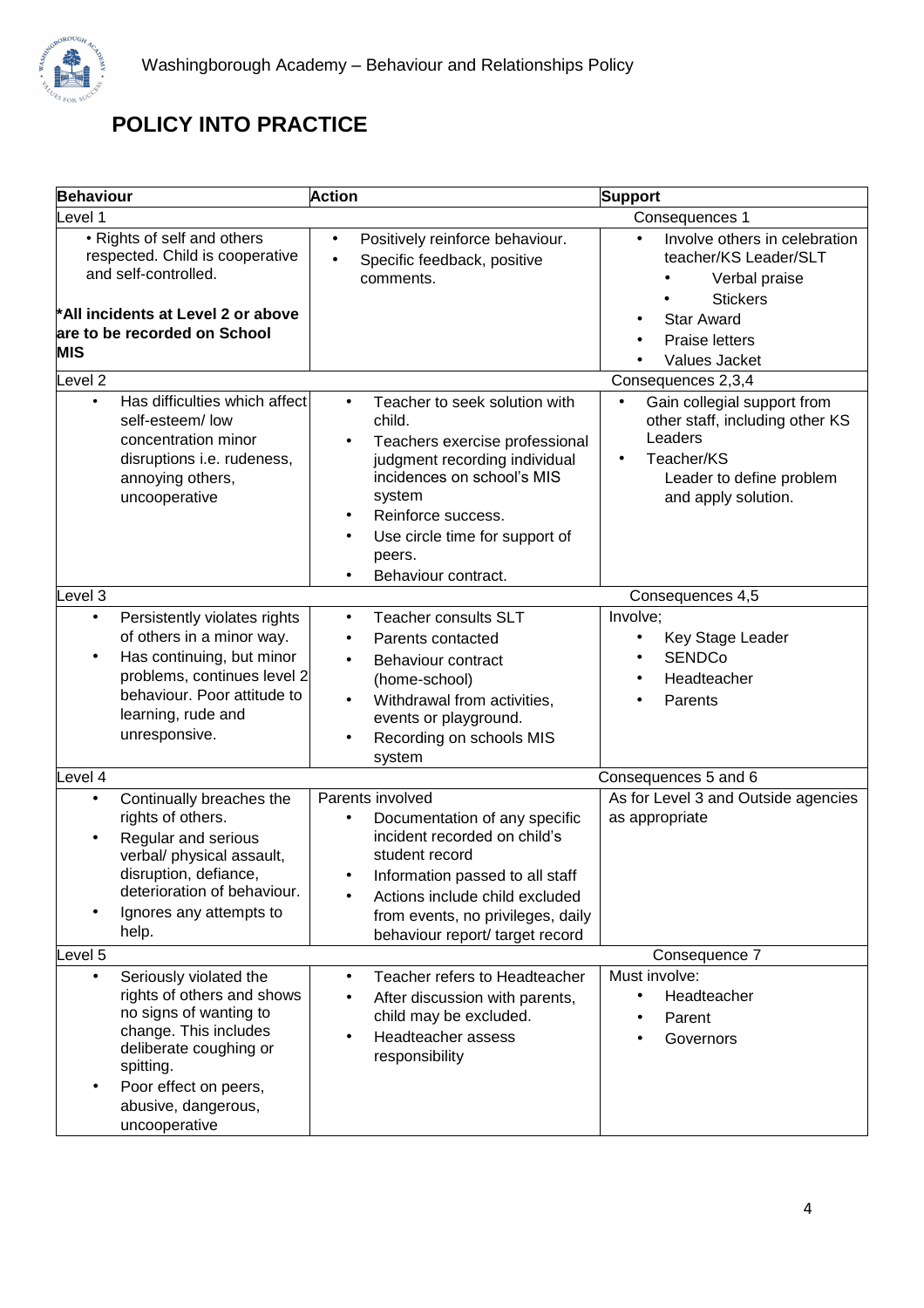

### **Exclusions**

Exclusions (fixed term or permanent) are a last resort and are considered on a case by case basis at the discretion of the head teacher. The school holds the right to use fixed term or permanent exclusions for the following behaviours (this is not an exhaustive list):

- verbal abuse of staff
- intentionally coughing or spitting at any member of the school community
- physical attack on staff
- physical attack on another child

Before any permanent exclusion takes place, the school will follow the guidelines set out in the Ladder of Inclusion (see appendix 1).

#### **Offensive Weapons**

If a pupil brings an offensive weapon into school or onto the school grounds, including folding pocket knives, bb guns, or uses an object offensively with the intention of causing physical harm to another member of the school, this will be viewed as a serious breach of our behaviour policy and is likely to lead to a permanent exclusion, in accordance with the DFE Guidance Exclusion from Maintained schools, Academies and Pupil referral units in England 2017.

#### **Associated documents**

Teaching and Learning Policy Rights and Responsibilities Values Policy Anti-Bullying Policy PSHE Policy Class Charters